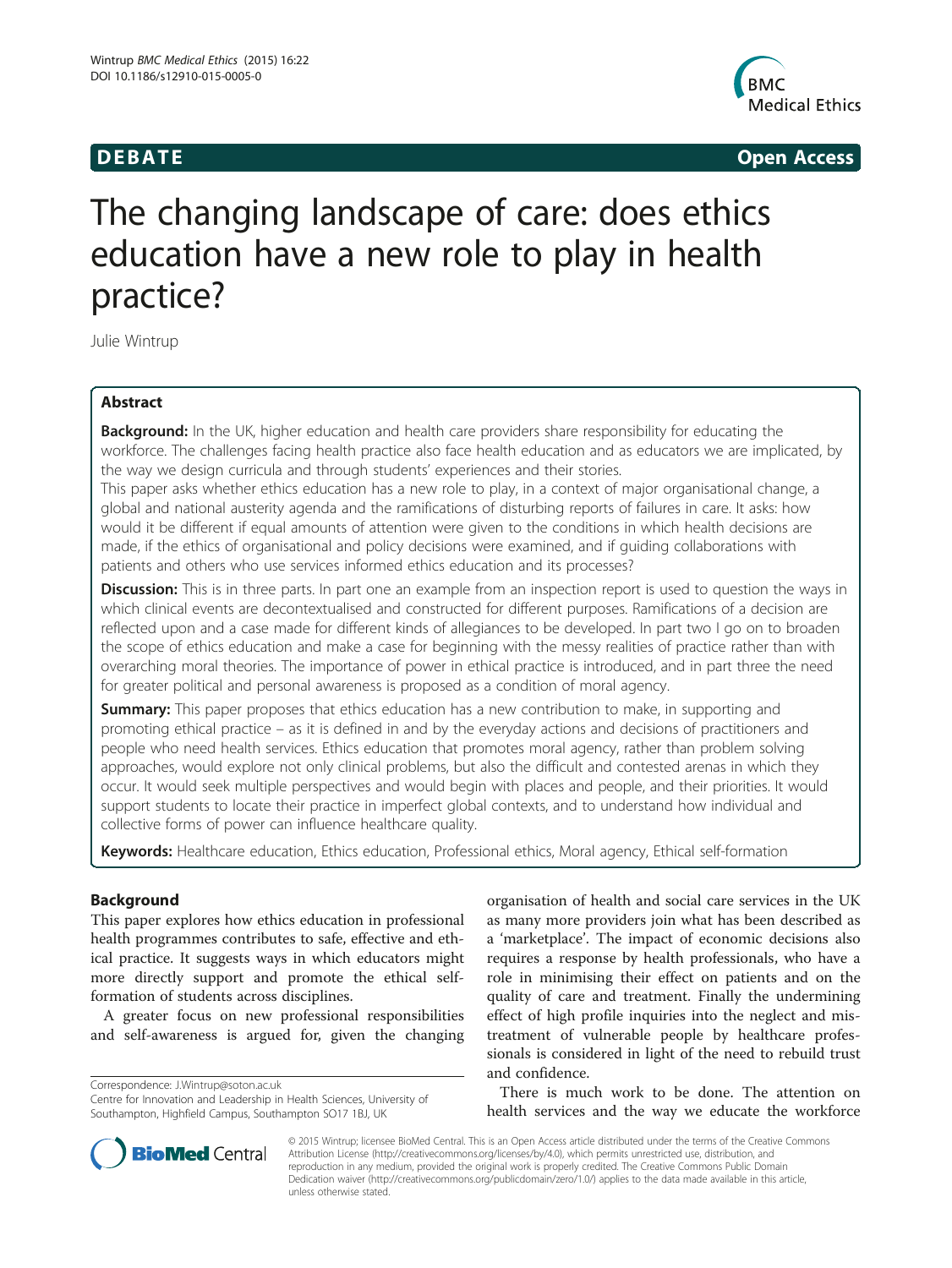following the Francis report offers an opportunity to reflect on the meaning of ethical practice, and how it needs to promote more effectively the goal of high quality healthcare.

In part one I discuss how problematic constructions of interdisciplinary and patient/carer relationships influence healthcare and serve to create or perpetuate disciplinary divisions. The case is made for a more nuanced appreciation of the way cultural and organisational influences prevent more unifying forms of problem analysis, and I go on to make a case for more and different allegiances. In part two the attention being paid to the personal characteristics of healthcare workers is problematised in light of critiques of the 'values' agenda. A more politically informed analysis is proposed. Part three introduces the need for an enhanced and confident sense of moral agency, and considers ways in which the idea of ethical self-formation has a contribution to make. Connections are made between the intimate and immediate work of healthcare, and general trends that influence the way we view ourselves as professionals. New contributions by students to global communities of practice that offer inspiring and energising visions of practice are seen as supporting a reflexive stance.

Finally the argument is outlined in brief for broadening and complicating the work to be done within professional ethics education, if it is to offer a critique of healthcare's more fundamental problems.

A necessarily brief and speculative introduction to such ideas is offered here in keeping with the scope of a journal paper. Its purpose is to generate reflection, discussion and collaboration among those interested in the education and practices of the health workforce, and in quality healthcare.

# **Discussion**

### New allegiances

In 2011 a press release by the Care Quality Commission (CQC) reported that a doctor in a National Health Service hospital prescribed water to patients who were at risk of dehydrating [[1\]](#page-5-0). The report stated that other staff agreed to the practice because it 'worked' and that the ward was short staffed. A subsequent newspaper commented "nurses sometimes left patients so thirsty that the only way for doctors to ensure they had enough liquid was to add 'drinking water' to medication charts" [[2\]](#page-5-0).

I would like to reflect briefly on this as a way of thinking about some of the moral complexities of a particular situation, and how interdisciplinary relationships are viewed. Firstly, the doctor in question clearly wished to improve patients' health. Viewed as a doctor-patient interaction, and through more traditional ethical perspectives, the doctor's actions were caring and - in many

ways – constituted an effective or pragmatic response to a difficult situation; by treating drinking water as medication, patients no longer risked dehydration. However the need to 'prescribe' water indicated a much broader set of ethical concerns on the part of the doctor. Considering the relationships between nurses, doctors, and patients (rather than merely thinking about nurses, doctors, or patients as individuals) gives a stronger sense of the mutually connected dimensions of such a decision, and the ways in which both doctors and nurses – and inevitably many other health professionals - were implicated in sustaining these unsatisfactory conditions.

The newspapers appear happy to conclude that the nurses involved were fundamentally uncaring. However research has shown that short staffing within a particular ward is more often a cause of 'care left undone' [\[3\]](#page-5-0). If such underlying causes were a feature of the doctor's decision, prescribing water perhaps unintentionally perpetuated and even legitimised wider organisational deficiencies. In terms of team working and collaborative patient care, the general acceptance that 'it worked' indicates a degree of passivity or compliance.

Of course, speculating on an actual event is problematic and risks misconstruing or denying the deeply situated nature of moral problems. But we already know a good deal about the importance of relationships, within and amongst disciplines and across the entire community of practice, in particular with patients themselves and those who care about them. The Bristol Royal Infirmary inquiry [[4](#page-5-0)] highlighted how distant, taskoriented relationships between professionals, managers, patients and relatives negatively influenced care and treatment. Personal and professional distances noted between nurses, doctors and managers in particular reflect other inquiry reports over many years [\[5](#page-5-0)]. Sir Robert Francis was criticised for blaming primarily front line staff rather than senior managers, who, it has been claimed, were complicit in the maintenance of the inadequate treatment regimes at Mid Staffordshire [[6\]](#page-5-0).

Poor standards of care also reflect ineffective safety and governance mechanisms. While the last resort of whistleblowing remains available to staff, such high-risk activity is known to be very personally costly [[7](#page-5-0)]. Even diligent and caring staff must fear the ramifications of speaking out or reporting colleagues. Such fears may lead people to alleviate the worst effects of dysfunctional situations rather than to challenge them. This is within contexts in which a powerful need to belong has been reported in nurse education [[8\]](#page-5-0) and complex social games have been found to determine medical career chances [\[9](#page-5-0)]. Much has also been reported on the toxic effect of bullying cultures, their influence on individual behaviours, and the ways in which emotionally unsafe environments perpetuate fear and silence [[10\]](#page-5-0).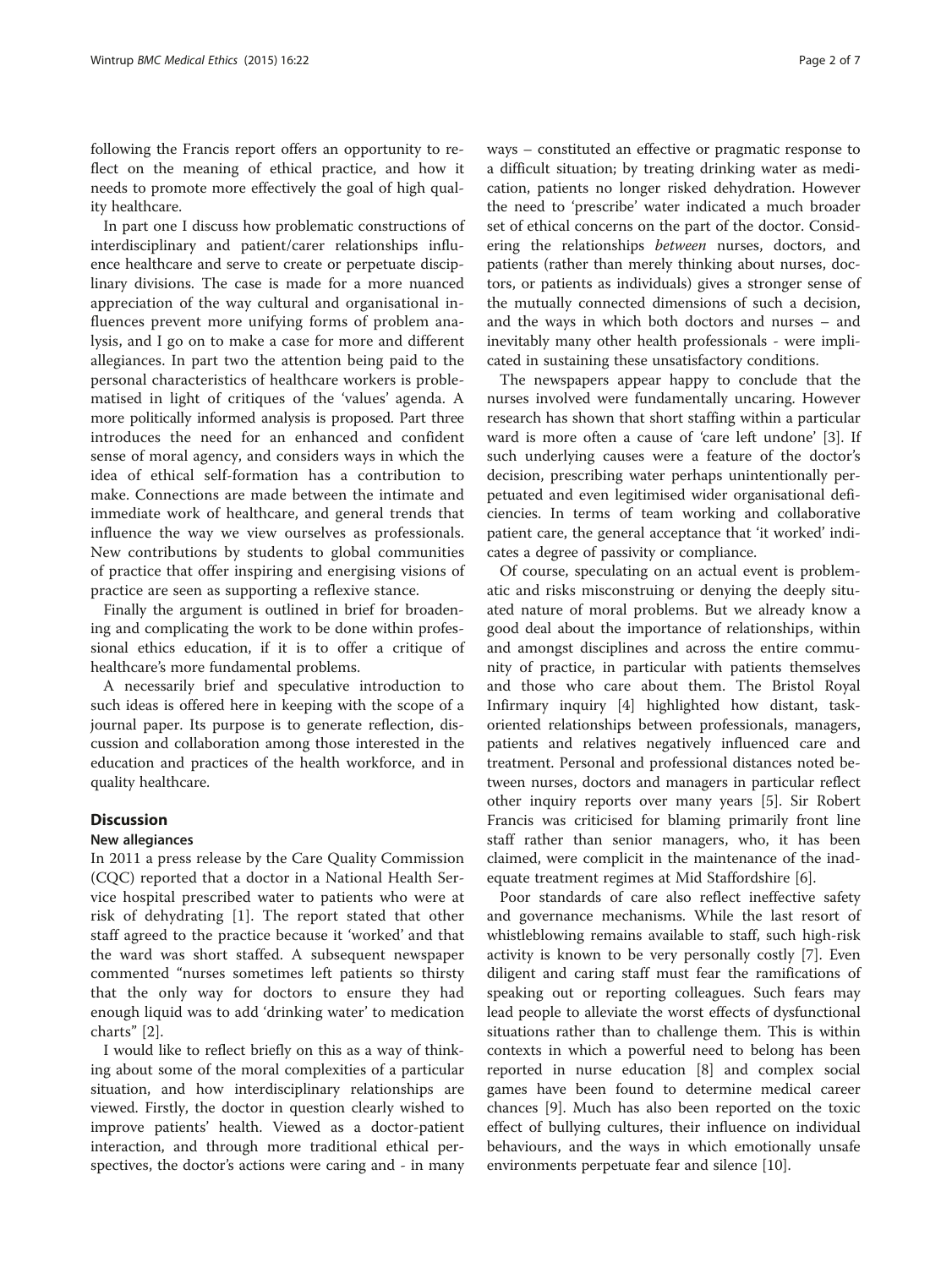Moral strain - highly associated with feelings of helplessness and work-related stress - is found to exist among practitioners working with inadequate resources who feel the need to compromise personal standards [[11\]](#page-5-0). 'Human factors' research highlights just how dangerous tiredness, inattention and fear can be and how errors rise when a blame culture is evident [\[12\]](#page-5-0). Twigg [[13\]](#page-5-0) provides a stark reminder of the low status accorded to physical care work and its delegation to the least powerful and most precariously employed members of the workforce. Add to this the overwhelmingly female composition of the direct-care workforce and it is easy to see why Colley [\[14](#page-5-0)] surfaces the potential for exploitation of those socialised to take responsibility for caring work.

Professionals operate, to use Holland's ([\[15](#page-5-0)]: page 155) words, 'in a distinctive ethical sphere [that] places distinctive normative requirements on [them]'. In other words, they are required to adhere to and promote a set of rules and standards regardless of the wider environment - even when the conditions of their work impede or prevent their being able to do so. The CQC account allows ethical problems beyond the individual professional-patient relationship to be explored, bringing interdisciplinary relationships and obligations, manifestations of power and compliance, fear, cultural influences and corporate responsibilities within the domain of ethical practice and therefore, I argue, of ethics education.

Interprofessional education has been part of undergraduate health programmes for many years and offers an early opportunity to learn about what Emmerich calls ethico-political problems [\[16\]](#page-5-0). It is most likely to be when priorities differ that teams most need to work together, yet are at most risk of returning to a disciplinefocussed default position. Equally, the participation of patients and people using services or caring for others offers a powerful contribution to ethics education across the entire educational journey, including the lifelong Continuing Professional Development (CPD) of experienced practitioners. When allegiances across boundaries develop and become a new norm, negotiated objectives and more rigorous decision making strategies necessarily become an everyday feature of professional work.

#### Power is real

Francis called for a 'safer, committed and compassionate and caring service' ([[17](#page-5-0)], page 1416), urging staff to 'put patients before themselves' and to 'be honest and open with patients regardless of the consequences for themselves'. These invocations paved the way for the Chief Nursing Officer's so-called 6Cs – Compassion, Commitment, Caring, Courage, Competence and Communication [\[18\]](#page-5-0).

While this may provide a useful mnemonic, this conception of 'values' is out of step with other important work in the area. For instance, Sackett ([\[19\]](#page-5-0), page 1) has looked beyond the values of the professionals, to 'the unique preferences, concerns and expectations each patient brings to the clinical encounter'. In a similar vein, Valenti et al. [[20\]](#page-5-0) offer a thoughtful analysis of how compulsorily detained patients' values differ from those of staff, offering better ways to understand and manage ethical conflicts. Frameworks for studying conflicting values, including organisational conflicts and vested interests, came out of the work of Fulford et al. [[21](#page-5-0)].

Health services are deeply affected by political and 'macro-ethical' [[22\]](#page-5-0) issues such as financial and resourcing decisions, contractual arrangements, and workforce changes. Yet despite Kennedy's [[4\]](#page-5-0) assertion that government-driven 'top down' change presents a risk to safe care and treatment, these topics are unlikely to find their way into ethics courses in health professionals' education, or - because of how the scope of practice is defined – even thought to be relevant.

As educators, whether primarily in practice or academic roles, we have a responsibility to more thoroughly prepare healthcare students for the realities of professional practice in an increasingly mixed economy of care with its bureaucracy, visibility, increasing forms of delegation, marketisation and complex regulatory and governance arrangements. Lines previously drawn around what is considered to be 'ethical practice' may need to be redrawn to include a more astute understanding of moral responsibility and delegation in such uncertain and rapidly changing contexts.

If educational messages are focussed primarily on 'shared values' or 'individual personal qualities' we risk ignoring the far more complicated interplay between people, policy directives, political ambitions and health outcomes. These phenomena directly affect how people act, and set certain limits on possible courses of action. Students – and experienced practitioners learning through CPD – might usefully be supported to learn more about and to question these broader structures and contexts.

A recent study that involved professionals 'mapping' their knowledge of older people's admission routes into hospital, to learn how unnecessary admissions might be avoided [[23\]](#page-5-0), offers a critique of discipline-focussed approaches. Practitioners' deep knowledge of parts of the service contrasted with partial or impressionistic understandings of other parts. The likelihood of a multiprofessional/multi-agency response – to work more effectively across boundaries or to recognise and challenge contradictions in policy enactment - is much reduced in such circumstances. However 'good' the quality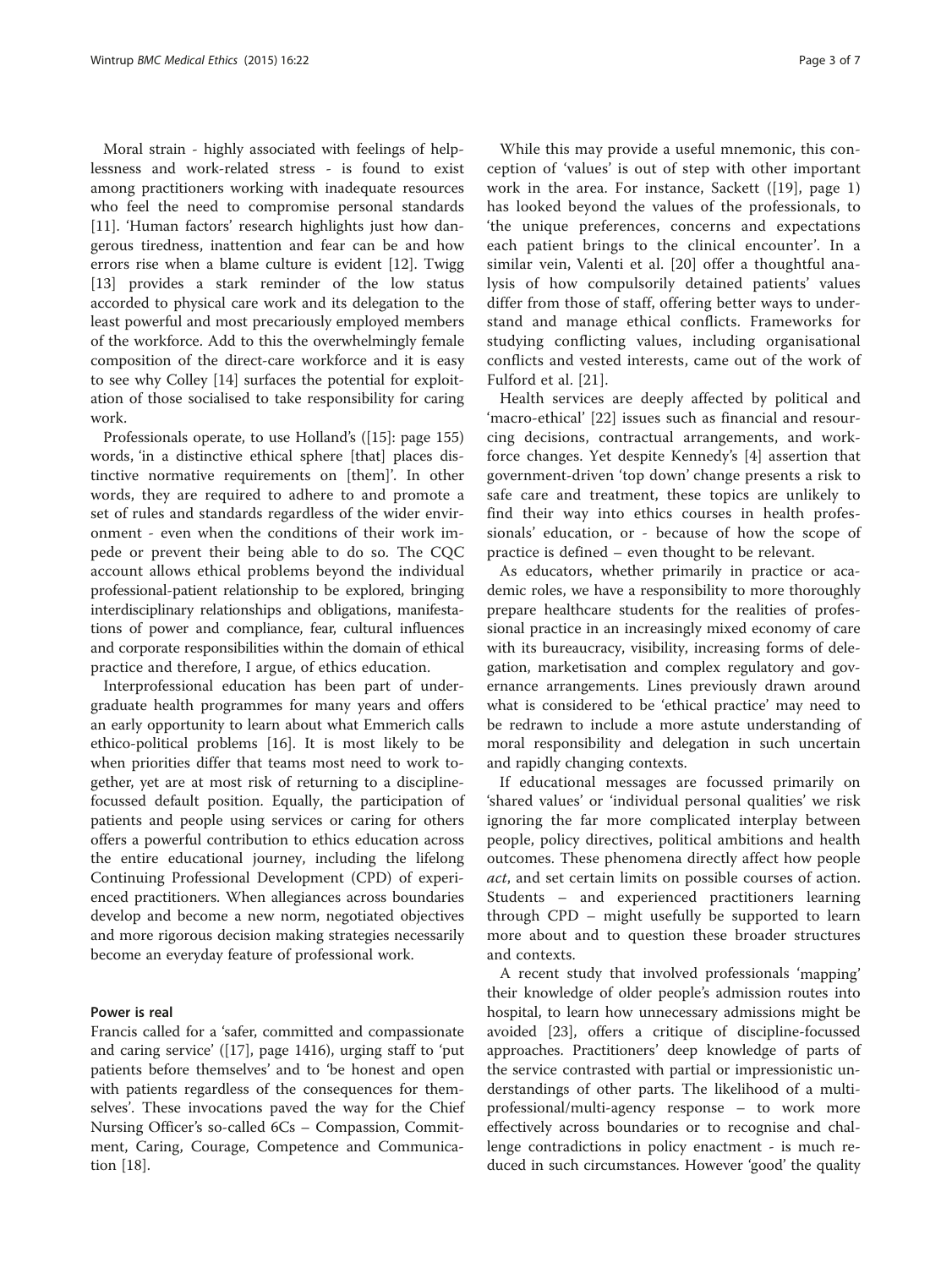of care in narrow or specialist areas, and however caring the individual practitioner, practice that requires 'boundary-crossing' risks falling short of being ethical in this broader sense. Knowledge and influence beyond single parts of the system and, importantly, on policy development and implementation, is necessary if ethico-political awareness is to develop [[16\]](#page-5-0).

What to include in ethics education in professional programmes, and its nature more generally, has been the subject of much debate; criticism has been made of its tendency to develop 'problem solvers' while ignoring the development of sensitivity and judgement [[24](#page-5-0)]. Lawlor [\[25](#page-5-0)] has argued that abstract moral theories are often too difficult to apply in meaningful ways to real clinical problems during undergraduate education. Overarching moral theories constitute what the philosopher Raymond Geuss [\[26](#page-5-0)] has called the 'ethics first' approach. A political philosopher, Geuss argues against beginning with abstract notions of 'fairness' or 'justice' then moving from such abstract concepts to make normative political claims about what governmental policy ought to do (for instance). Instead he advocates starting from real situations, historically and socially located, in order to understand politics. While this anti-theoretical stance is a very different project to our task of educating professionals – who are of course bound by professional standards – the idea of beginning with 'real' practice offers new questions and rejects the imposition of ideological concepts which might bear no relation to students' experiences of healthcare practices. His criticism of these 'ethics first' approaches is that they fail to think about how and why we act in particular situations and deny the importance of power, when 'it is advisable to pay attention to it' ([[26](#page-5-0)], page 97). By suspending, albeit experimentally, the overarching value claims made by health leaders, we might usefully look more thoughtfully at *how* and *where* health problems are managed, at who helps people live with illness or disability, and at the ways in which health professionals and others contribute most effectively (or fail to do so).

Understanding how power manifests in healthcare relationships is intrinsic to ethical practice. The more nuanced work around values understands power to be inherent within relationships. By its nature it is interested in when values and interests conflict, and the ways in which power can be unequally distributed.

In similar vein, the principles that inform regulatory codes and other normative frameworks have a dual purpose, not only to guide and shape professional identity formation, but to identify when an individual falls below a standard [\[27](#page-5-0)]. This is fundamental to professions' ability to exert power over individuals in order to selfregulate and control membership. Being 'struck off' a professional register is career ending, yet paradoxically

fear of such a possibility can lead to professional selfinterest taking priority over patients' interests.

Understanding the power of organisations, formal and informal groups and teams, and how to utilise forms of power, is part of developing a sense of agency that extends beyond the individual. Such agency is described by Beckett as social, embodied, negotiated and performative in nature [\[28](#page-5-0)]. Kramer's [[29\]](#page-5-0) study showed how developing the ability to influence events, through greater understanding, knowledge and confidence, reduced the distress and conflict experienced by novices. A sense of being able to shape and influence events, with and alongside others, emerges as invigorating in exactly the same way that feeling helpless, isolated and pawn-like leads to listlessness and passivity. Viewed in this way, advocating on the part of a patient, or their family member or a work colleague, is not an act of 'compassion', but an act of solidarity.

#### Moral agency and ethical self-formation

The renewed emphasis on values and the personal characteristics of health professionals has been accompanied by plans to further embed and measure certain characteristics within healthcare university programmes. Smajdor [[30](#page-5-0)] presents a compelling case against this project, seeing as a flawed endeavour the aim to 'incentivise' such emotional responses as compassion, because doing so risks encouraging cynical forms of compliance. Research into moral development supports her scepticism. It is unsurprising that students – who are able to identify the socially desirable responses in written tests that seek to examine their moral imaginations and ethical principles - often fail to enact the principles that they espouse. In one study, those scoring highest on moral reasoning tests also scored highest for 'amorality' [[31](#page-5-0)]. Furthermore, exposure to the vagaries of practice has been found to reduce students' moral standards and expectations [\[32\]](#page-5-0) or leave them more confused about what constitutes 'right' and 'wrong' forms of action [\[33\]](#page-6-0).

While certain personal qualities are necessary to practise effectively - such as a concern for people and an interest in their doing well - these are generally intrinsically motivated. Seeking to elicit them using extrinsic motivators, for instrumental purposes, is likely to have perverse effects.

As a source of learning, then, inquiry processes can reveal just how difficult allocating moral responsibility can be, especially when poor communication, inadequate levels of training or supervision, and confusion around delegated responsibilities muddy the water. These kinds of inquiry reports can show us the ways in which accountability is contingent – in sharp contrast to the reassuring learning outcomes that package and describe ethics courses in higher education.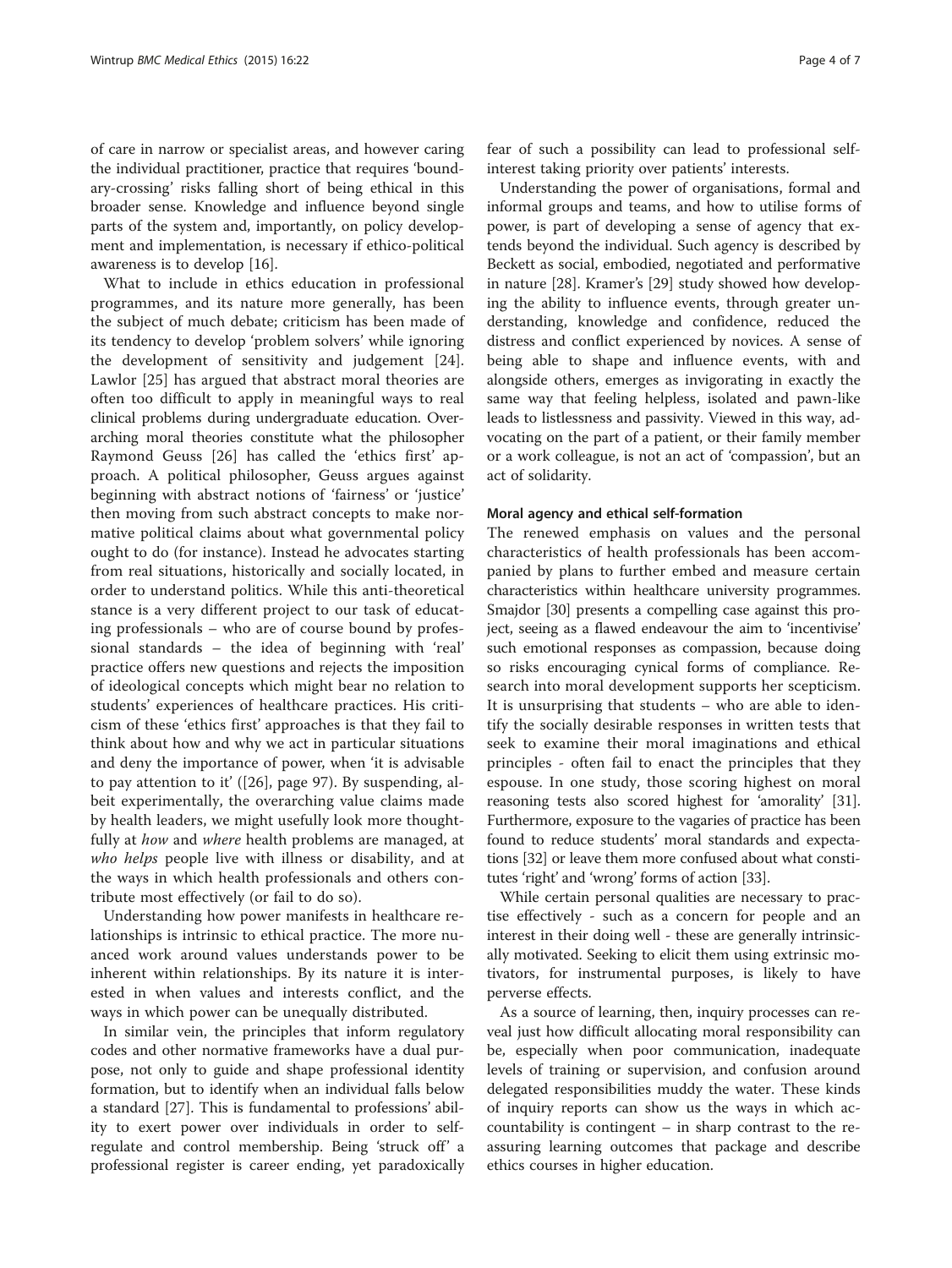For students to feel confident in this more situated and reflective form of moral agency, their own values, beliefs and sense of identity need to be the starting point for developing as professionals. The sociologist Anthony Giddens ([\[34](#page-6-0)], page 86) suggests that in the modern world people are called upon to engage in 'reflexive projects of the self', where they pursue certain projects, styles, and modes of inhabiting the world. Giddens' notion can help us to think about students' reflexive projects of the self, and how ethics education might speak to them in this more intimate way.

To focus on ethical theories is to leave unanswered the question most often raised by students: what am I supposed to *do* if an issue is not clear-cut? Being told that every situation is unique, and that 'it depends', can feel like short change – especially if students have shared personal stories, concerns and feelings. Worse, it may even be interpreted as anything goes, or imply that 'ethics' as a topic is irrelevant to life.

In contrast, learning about healthcare work in more general, global terms – the uncertainties, injustices, frustrations, as well as the successes and rewards – enables a professional, personal and collective identity formation that is influenced and altered in important ways by such knowledge. Giddens ([[34\]](#page-6-0): 86) offers an example of what he calls the reflexive shaping of self-identity: "A black woman heading a single-parent household, however constricted and arduous her life, will nevertheless know about factors altering the position of women in general, and her own activities will almost certainly be modified by that knowledge".

In the same way, trying to analyse messy and partial clinical experiences in an ethics session can be frustrating and leave students feeling as if they have failed to convey exactly what was happening or explain why they are left with particular feelings [\[35](#page-6-0)]. Whereas viewing such experiences in light of the position of healthcare professionals in general – the effects of moral strain or the excitement of witnessing a successful intervention can be helpful in connecting one's own endeavours to those of colleagues, to wider trends or to special interest groups. In this way, students' use of blogs and other kinds of social media can be viewed as reflexive and identity forming pursuits, that position and connect them as people in the world, with interests and membership of communities within and outside their healthcare work. However such collegiality needs to extend to a commitment to act with and alongside others if the rhetoric of the heroic individual is to be challenged.

Moral agency can be a fragile and fleeting experience, in need of active reinforcement if it is not to be subsumed by ideologies imposed from elsewhere. When student nurses and care workers blew the whistle on cruel practices taking place at Garlands Hospital in 1996, an internal inquiry criticised their lack of understanding of how practice in the 'real world' operated (and also blamed "the type of patient in this ward" as Butler and Drakeford [[5\]](#page-5-0) found to characterise so many inquiries) [[36\]](#page-6-0). Some knowledge and understanding of how corrupt, micro-political forces were diminishing strategic governance at that particular Trust through those years [[37\]](#page-6-0), would have helped them to remain resilient and view themselves as moral agents, rather than as victims of an unjust system.

Ethical self-formation, described by Giddens [\[32\]](#page-5-0) as a reflexive project of the self, offers us a way of thinking about how *education*  $-$  through its social and relational forms of learning - might combat the 'existential isolation … from the moral resources necessary to live a full and satisfying existence' [32, page 9]. Such a sense of self is *actively shaped* by events over time and yet has an enduring dimension because of the self-conscious and reflexive ways in which persons shape their sense of who they are and how they act upon the world. Understanding how different forms of power operate both to conceal, in ways described by Epstein [\[38\]](#page-6-0), and to sustain such injustices offers a more constructive way of using distressing experiences as catalysts for action.

#### Summary

The central argument of the paper is that ethical practice requires health professionals to be effective moral agents. A more responsible form of moral agency, I want to suggest, requires an understanding of power: how it manifests in relationships, organisational cultures and structurally, and the ways in which it introduces risk and threatens safe practice. Such agency requires a sense of oneself, as intimately caught up in and influential upon the lives and wellbeing of others, as a part of communities and with interests and allegiances that transcend disciplinary and patient/professional boundaries. Educators themselves, then, need a better understanding of the complexities of practice and its changing nature, in order to counteract the prevailing discourses that place compassion and other personal emotions and characteristics at the forefront of educational requirements.

Firstly I argue that ethics education needs to reflect the many constituencies and perspectives, in order to prepare students for collaborative work - across disciplines, and with people who use health services as patients and carers. This is imperative given the increasingly complicated arenas in which healthcare takes place, with changing responsibilities and types of delegation in a more mixed economy of care.

Next, I contend that ethical practice takes place in politically informed arenas in which power is a key feature of actions and decisions. Examining the nuances and complexities of why people act in certain ways is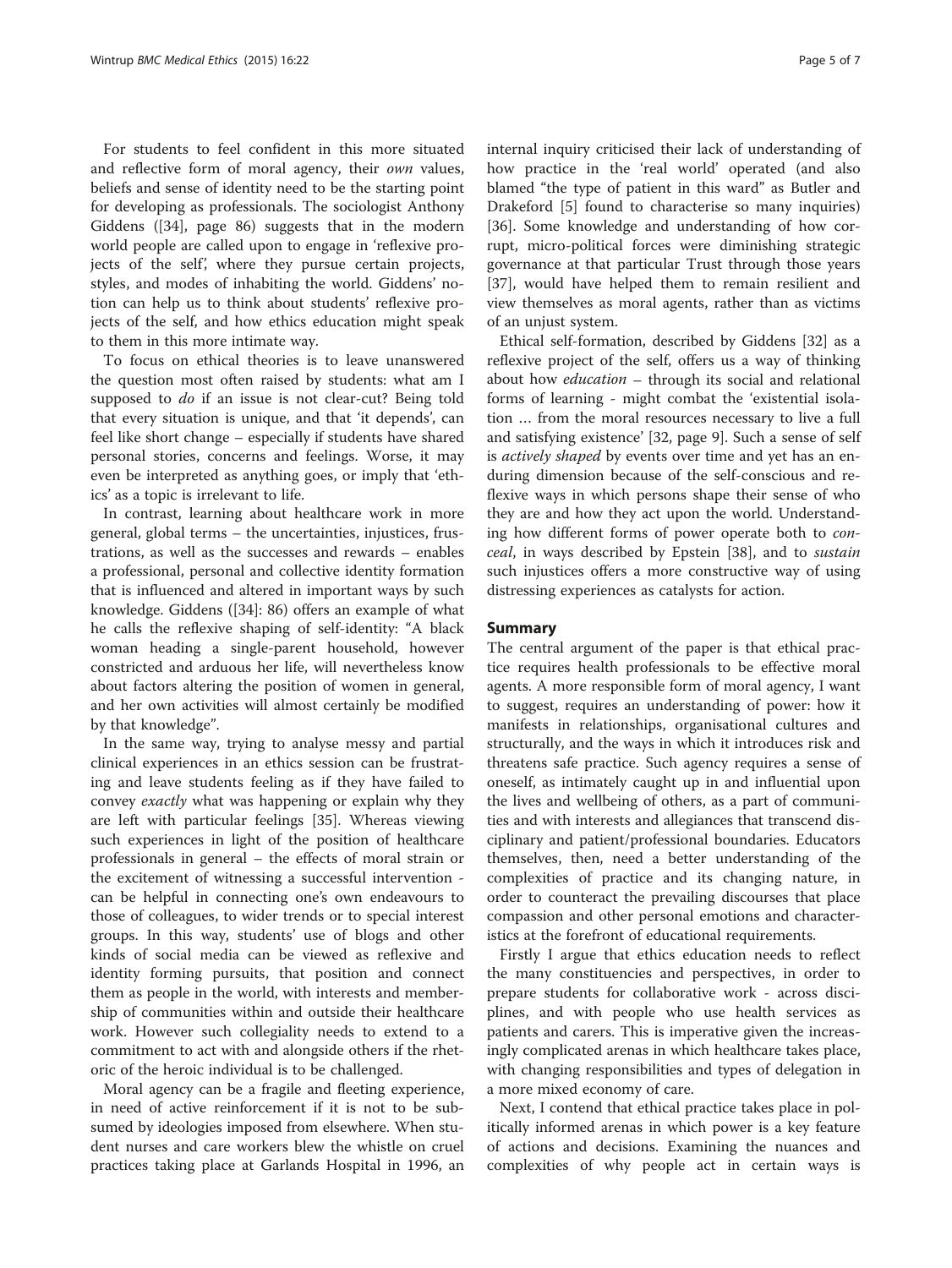<span id="page-5-0"></span>pertinent to understanding the boundaries of ethics and to extending them to include broader motives and plans. It is central to the case for change that while ethics education focuses predominantly on the more theoretical and abstract elements of moral philosophy, or promotes an ethics first approach, an opportunity is lost to view these messier, difficult and shared problems as moral ones that can be challenged.

Finally I suggest that ethics education has a role to play in supporting students to be fully involved as moral agents, influencing and being shaped by communities and individuals within society beyond the narrow clinical domains. This is in contrast to the contemporary project to inculcate particular values through healthcare education, with its risk of instilling a narrow and unsophisticated understanding of what constitutes ethical practice.

It is for this reason that the stance of the educator is proposed as pivotal to the success of such alternative approaches. Appreciation of the unique and situated ethical problems students encounter requires openness and a preparedness to engage with uncertainty. It requires a concerted commitment to improvement that crosses traditional demarcations and unifies, understanding such responses to promote resilience and to be more effective and sustainable than heroic individualism. It requires a willingness to explore new ideas, and to rehearse viewpoints, and ultimately to accept that confusion can be creative and is essential to transformative learning. Ethics education, conceived of in these ways, might look different and is likely to take place outside as well as inside the classroom. Interprofessional education and collaborative learning with patients and others offer ways to begin re-imagining how it might more directly support ethical practice.

#### Competing interests

The author declares that she has no competing interests.

#### Author's contribution

As the sole author of the paper JW was responsible its conception, design, drafting and writing. She is accountable for all aspects of the work including its accuracy and integrity.

#### Received: 24 July 2014 Accepted: 13 February 2015 Published online: 08 May 2015

#### References

- 1. Care Quality Commission. Dignity and nutrition for older people: Review of compliance. 2011. [http://www.cqc.org.uk/sites/default/files/old\\_reports/](http://www.cqc.org.uk/sites/default/files/old_reports/rwp_worcestershire_acute_hospitals_nhs_trust_rwp01_alexandra_hospital_dani_201105_0_0.pdf) [rwp\\_worcestershire\\_acute\\_hospitals\\_nhs\\_trust\\_rwp01\\_alexandra\\_hospital\\_](http://www.cqc.org.uk/sites/default/files/old_reports/rwp_worcestershire_acute_hospitals_nhs_trust_rwp01_alexandra_hospital_dani_201105_0_0.pdf) [dani\\_201105\\_0\\_0.pdf.](http://www.cqc.org.uk/sites/default/files/old_reports/rwp_worcestershire_acute_hospitals_nhs_trust_rwp01_alexandra_hospital_dani_201105_0_0.pdf)
- 2. Laurance J. Hospital patients 'left so thirsty doctors had to prescribe water'. The Independent, 26 May 2011. [http://www.independent.co.uk/life-style/](http://www.independent.co.uk/life-style/health-and-families/health-news/hospital-patients-left-so-thirsty-doctors-had-to-prescribe-water-2289098.html) [health-and-families/health-news/hospital-patients-left-so-thirsty-doctors-had](http://www.independent.co.uk/life-style/health-and-families/health-news/hospital-patients-left-so-thirsty-doctors-had-to-prescribe-water-2289098.html)[to-prescribe-water-2289098.html.](http://www.independent.co.uk/life-style/health-and-families/health-news/hospital-patients-left-so-thirsty-doctors-had-to-prescribe-water-2289098.html)
- Ball JE, Murrells T, Rafferty AM, Morrow E, Griffiths P. 'Care left undone' during nursing shifts: associations with workload and perceived quality of care. BMJ Quality and Safety. 2014;23:116–25.
- 4. Bristol Royal Infirmary Inquiry. Learning from Bristol: The report of the Public Inquiry into children's heart surgery at the Bristol Royal Infirmary 1984–1995. [http://webarchive.nationalarchives.gov.uk/+/www.dh.gov.uk/en/](http://webarchive.nationalarchives.gov.uk/+/www.dh.gov.uk/en/Publicationsandstatistics/Publications/PublicationsPolicyAndGuidance/DH_4005620)

[Publicationsandstatistics/Publications/PublicationsPolicyAndGuidance/](http://webarchive.nationalarchives.gov.uk/+/www.dh.gov.uk/en/Publicationsandstatistics/Publications/PublicationsPolicyAndGuidance/DH_4005620) [DH\\_4005620](http://webarchive.nationalarchives.gov.uk/+/www.dh.gov.uk/en/Publicationsandstatistics/Publications/PublicationsPolicyAndGuidance/DH_4005620)

- 5. Butler I, Drakeford M. Scandal, social policy and social welfare. Hampshire: Palgrave MacMillan; 2003.
- 6. Hands D. Francis inquiry has let the government off the hook. BMJ. 2013;346: f2320 [http://www.bmj.com/content/346/bmj.f2320?tab=response-form.](http://www.bmj.com/content/346/bmj.f2320?tab=response-form)
- 7. Bolson S, Faunce T, Oakley J. Practical virtue ethics: healthcare whistleblowing and portable digital technology. J Med Ethics. 2005;31: 612–18 [http://jme.bmj.](http://jme.bmj.com/content/31/10/612.abstract) [com/content/31/10/612.abstract](http://jme.bmj.com/content/31/10/612.abstract).
- 8. Levett-Jones T, Lathlean J. Belongingness: a prerequisite for nursing students' clinical learning. Nurse Educ Pract. 2008;8(2):103–11.
- 9. McManus C. Medical careers: stories of a life. Med Educ. 1997;31:31–5.
- 10. Illing JC, Carter M, Thompson NJ, Crampton PES, Morrow GM, Howse JH, et al. Evidence synthesis on the occurrence, causes, consequences, prevention and management of bullying and harassing behaviours to inform decision making in the NHS. National Institute for Health Research. 2013. [http://www.nets.nihr.ac.uk/\\_\\_data/assets/pdf\\_file/0006/85119/FR-10-](http://www.nets.nihr.ac.uk/__data/assets/pdf_file/0006/85119/FR-10-1012-01.pdf) [1012-01.pdf](http://www.nets.nihr.ac.uk/__data/assets/pdf_file/0006/85119/FR-10-1012-01.pdf)
- 11. Corley MC. Nurse moral distress: A proposed theory and research agenda. Nurs Ethics. 2002;9(6):636–50.
- 12. Department of Health. Human factors reference group interim report. <http://www.england.nhs.uk/wp-content/uploads/2013/11/DH-rep.pdf>
- 13. Twigg J. Carework as a form of bodywork. Ageing Soc. 2000;20(4):389–411.
- 14. Colley H. Learning to Labour with Feeling: class, gender and emotion in childcare education and training. Contemp Issues Early Child. 2006;7(1),15–29. http://dx.doi.org/[10.2304/ciec.2006.7.1.15](http://dx.doi.org/10.2304/ciec.2006.7.1.15)
- 15. Holland S. Scepticism about the virtue ethics approach to nursing ethics. Nurs Philos. 2010;11:151–8.
- 16. Emmerich N. Whatever happened to medical politics? J Med Ethics. 2011; doi:1136/jme.2010.041277
- 17. Report of the Mid Staffordshire NHS Foundation Trust Public Inquiry. [http://www.midstaffspublicinquiry.com/sites/default/files/report/Volume%](http://www.midstaffspublicinquiry.com/sites/default/files/report/Volume%203.pdf) [203.pdf.](http://www.midstaffspublicinquiry.com/sites/default/files/report/Volume%203.pdf)
- 18. Department of Health. Compassion in Practice: Nursing, Midwifery and Care Staff: Our vision and strategy. 2012. [http://www.england.nhs.uk/wp-content/](http://www.england.nhs.uk/wp-content/uploads/2012/12/compassion-in-practice.pdf) [uploads/2012/12/compassion-in-practice.pdf.](http://www.england.nhs.uk/wp-content/uploads/2012/12/compassion-in-practice.pdf)
- 19. Sackett DL, Straus SE, Scott Richardson W, Rosenberg W, Haynes RB. Evidence-Based Medicine: How to Practice and Teach EBM. 2nd ed. Edinburgh and London: Churchill Livingstone; 2000.
- 20. Valenti E, Glacco D, Katasakou C, Priebe S. Which values are important for patients during involuntary treatment? A qualitative study with psychiatric patients. J Med Ethics. 2011 [http://jme.bmj.com/content/early/2013/10/15/](http://jme.bmj.com/content/early/2013/10/15/medethics-2011-100370.full.pdf+html) [medethics-2011-100370.full.pdf+html.](http://jme.bmj.com/content/early/2013/10/15/medethics-2011-100370.full.pdf+html)
- 21. Fulford KWM. Values-based practice: a new partner to evidence-based practice and a first for psychiatry? Mens Sana Monogr. 2008;6(1):10–21.
- 22. Barkin M. Macro ethics and micro ethics: the case of health care. Can Public Adm. 1991;1:30–6.
- 23. Walsh B, Lattimer V, Wintrup J, Brailsford S. Professional perspectives on systemic barriers to admission avoidance: learning from a system dynamics study of older people's admission pathways. Int J Older People Nurs. 2014 [http://www.ncbi.nlm.nih.gov/pubmed/24849205.](http://www.ncbi.nlm.nih.gov/pubmed/24849205)
- 24. Eckles RE, Meslin EM, Gaffney M, Helft PR. Medical ethics education: where are we now? Where should we be going? A review. Acad Med. 2005;80:1143–52.
- 25. Lawlor R. Moral theories in teaching applied ethics. J Med Ethics. 2007;33:370–72.<http://jme.bmj.com/content/33/6/370.abstract>
- 26. Geuss R. Philosophy and real politics. New Jersey: Princeton University press; 2008.
- 27. Shaw D. Ethics, professionalism and fitness to practice: three concepts, not one. Br Dent J. 2009;207:59–62.
- 28. Beckett D. In Scanlon L (Ed) "Becoming" a professional: an interdisciplinary analysis of professional learning. London: Springer: 2011
- 29. Kramer M. Reality shock: Why nurses leave nursing. St Louis: CV Mosby Company; 1974.
- 30. Smajdor A. Reification and compassion in medicine: A tale of two systems. Clin Ethics. 2013;8 (4): 111–18. [http://cet.sagepub.com/content/8/4/111.](http://cet.sagepub.com/content/8/4/111.abstract) [abstract](http://cet.sagepub.com/content/8/4/111.abstract).
- 31. Duckett L, Rowan M, Ryden M, Krichbaum K, Miller M, Wainright H, et al. Progress in the moral reasoning of baccalaureate nursing students between entry and exit. Nurs Res. 1997;46(4):222–9.
- 32. Satterwhite RC, Satterwhite WM, Enarson C. An ethical paradox: the effect of unethical conduct on medical students' values. J Med Ethics. 2000;26:462–5.